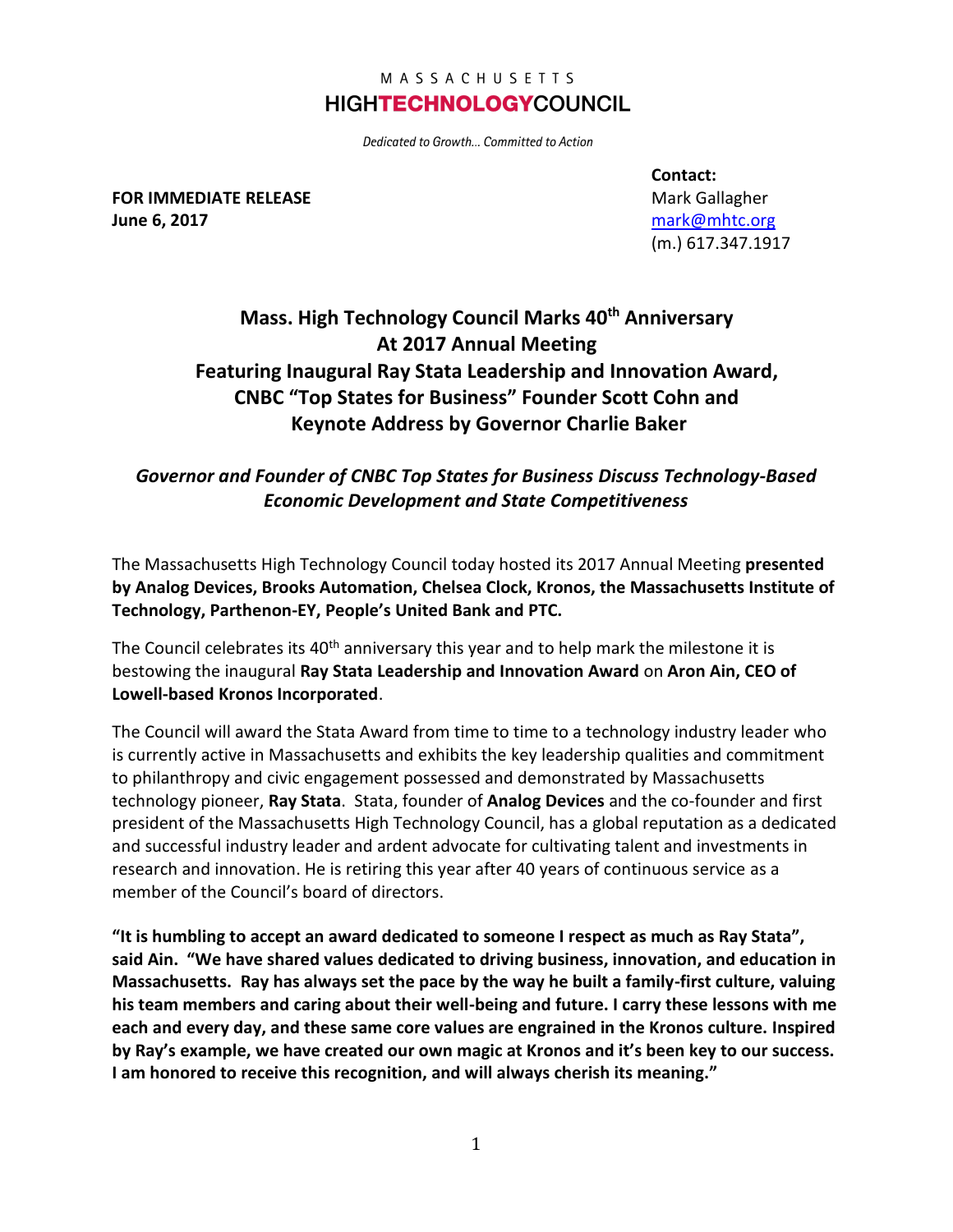**"Our 40 year history of impact has been built on the active engagement of technology leaders like Ray Stata who commit their effort and expertise to the advancement of the technology economy in Massachusetts and provide leadership to civic and philanthropic causes beyond their own selfinterest," said Council President Chris Anderson. "Aron Ain has an exemplary track record of just that type of true leadership and it is fitting that he was recognized as the recipient of the inaugural Ray Stata Leadership and Innovation Award today."**

The event featured a keynote address on the Massachusetts technology sector and economic competitiveness from **Governor Charlie Baker**. Soon after the Council's founding in 1977, Baker joined it as one its first employees, before leaving for business school and a three decade career in public service and the private sector.

**"For forty years, the Massachusetts High Tech Council has played an integral role in making Massachusetts a highly competitive state," said Governor Baker. "We look forward to continuing our work with the Council on the economy, STEM education and advanced manufacturing to help ensure Massachusetts remains one of the most competitive states in the country."**

**CNBC Special Correspondent Scott Cohn,** who founded the **CNBC Top States for Business** rankings in 2007, provided attendees with an in-depth look at how CNBC aggregates data, along with expert input and analysis, to assess and rank the economic competitiveness of states. CNBC will announce its 2017 Top States later this summer. Massachusetts was ranked 20th in both 2016 and 2015. Massachusetts was ranked among the top 10 states from 2009 to 2011, but has ranked no higher than  $16<sup>th</sup>$  over the past 5 years.

**Cohn urged Massachusetts and every state that seeks to ensure and improve its competitiveness to "close skills gaps, mind their infrastructure quality, balance business cost burdens with benefits provided to companies and citizens, and accentuate the positive aspects of their state."** 

CNBC's Top States for Business is one of four independent national rankings used to supplement the dozens of primary data points captured in the Council's own 50-state competitiveness dashboard: the Massachusetts Technology, Talent and Economic Reporting System or "MATTERS".

Under the leadership of outgoing Council Chairman **Bill Achtmeyer, Founder of Parthenon and Senior Managing Director of Parthenon-EY**, the Council made significant upgrades to MATTERS in 2016, adding an Executive Competitiveness Insight Survey and a brand new TechNAV feature that provides dynamic, deep-dive asset maps of the state's key technology sectors and clusters.

**"We know that continuously moving Massachusetts forward requires data-driven policies and initiatives and a clear-eyed assessment of our competitive strengths and weaknesses", said Achtmeyer. "That is why a dynamic data aggregation and assessment tool like MATTERS is so important."**